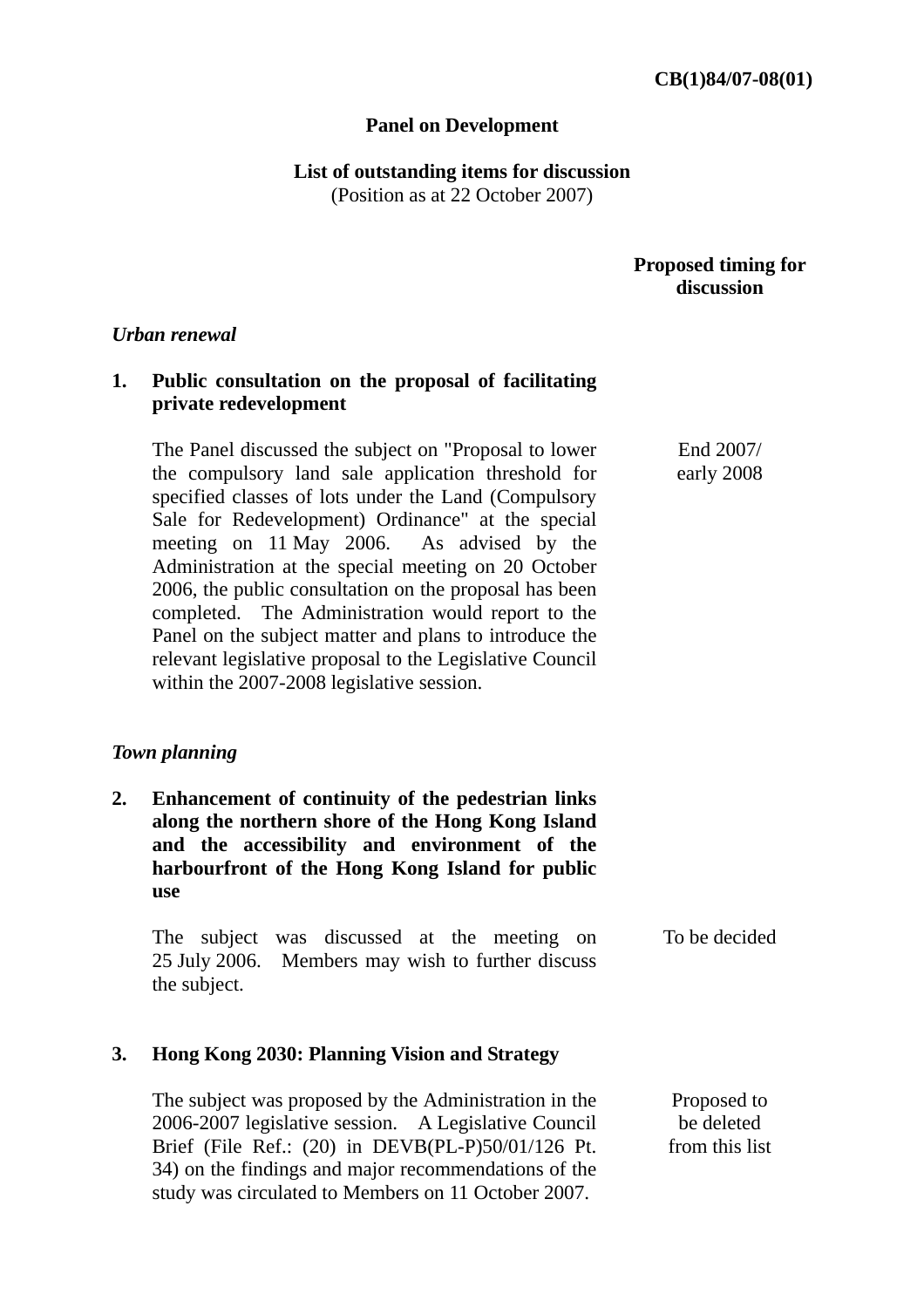## *Building quality and safety*

## **4. Review on the measures to promote green features in building developments**

The subject was proposed by Hon LEE Wing-tat at the meeting on 28 November 2006. One of the Government's measures to encourage and promote the construction of green buildings is the exemption of certain green features from the calculation of gross floor area in building developments. The Government has been monitoring the provision of green features in building developments. In this regard, the Buildings Department has, in conjunction with other relevant departments, initiated a review of the effectiveness of the incentive measure. As part of the review, the Administration has conducted opinion surveys to seek the views of relevant stakeholders and building occupants on the usefulness of green and amenity features in buildings. The Administration is analyzing the results of the surveys in drawing up the proposals. It will brief the Panel as soon as possible after the review is completed.

#### *Land supply and land administration*

#### **5. Small House Policy**

The subject was proposed by Hon CHAN Kam-lam at the meeting on 11 October 2007. To be decided

## **6. Issues concerning handling of applications for rezoning land from "Other Specified Uses" to residential or commercial uses**

Proposed by Hon Alan LEONG. Mr LEONG raised an oral question at the Council meeting on 3 November 2004 regarding the proposed alteration of the planned land use of a lot at Ap Lei Chau waterfront from the existing "Other Specified Uses" annotated "Liquified Petroleum Gas And Oil Products Transit Depot" to "Residential (Group A)". Members would like to discuss the policy and criteria for handling such cases.

To be decided

To be decided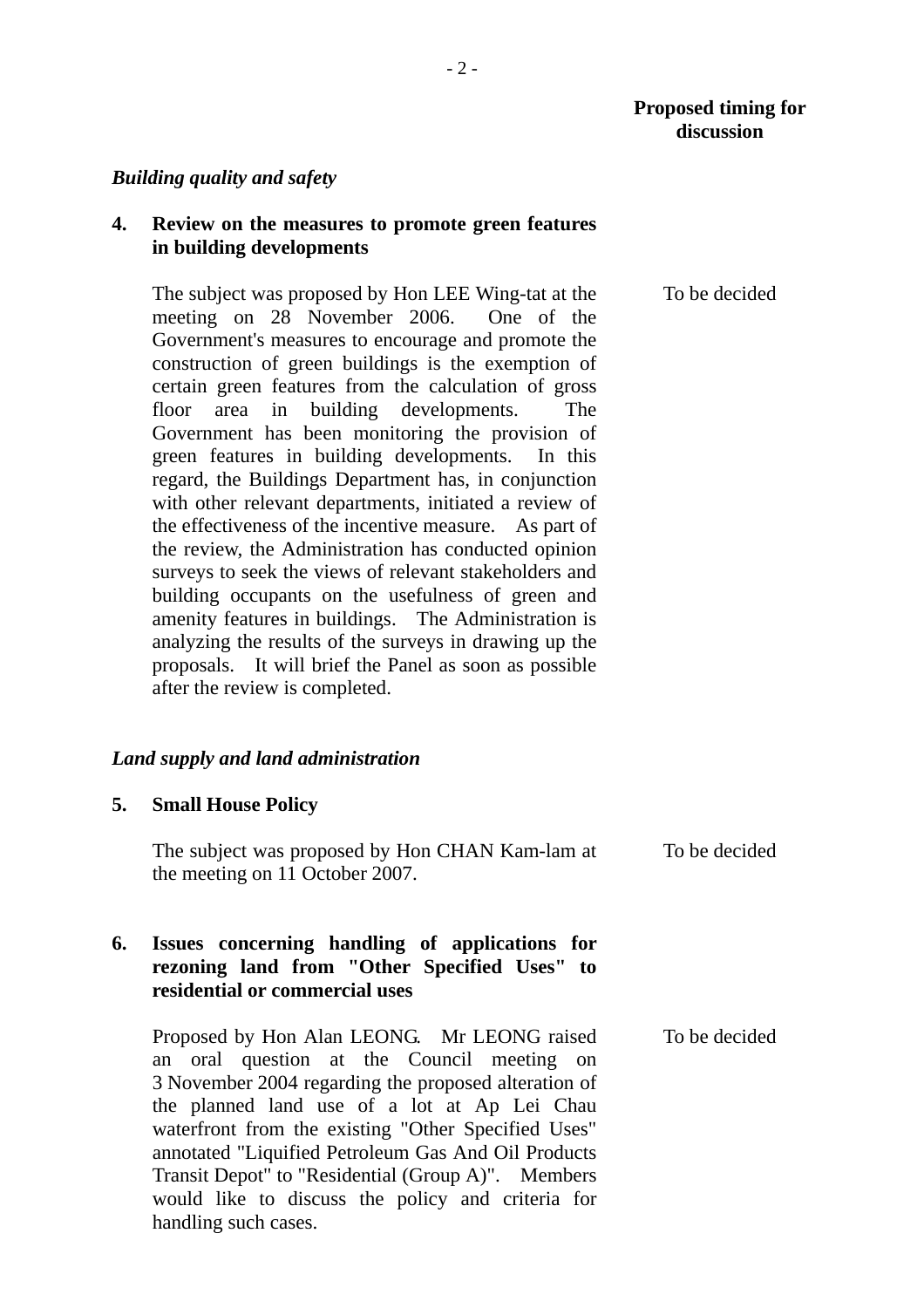## **7. Review of lease modification to permit change of use for sites previously granted by private treaty**

The Panel discussed the subject at the meetings on 28 March 2006 and 23 May 2006. Members raised concerns and made certain suggestions in respect of existing and future private treaty grants. Members agreed that the Panel would discuss the subject further. The Administration's written response to members' concerns and suggestions (LC Paper No.  $CB(1)2094/05-06(01))$  was issued to members on 4 August 2006.

# **8. Issues relating to the management of land resources**

The Subcommittee on West Kowloon Cultural District (WKCD) Development, in studying the WKCD project, has identified a series of administrative deficiencies in the management of land resources, in planning process, in safeguarding public resources, and in formulating long-term policies which straddle various bureaux and Government departments. The Subcommittee has raised question on the disposal of valuable land resources at less than market value or which is likely to result in public subsidy in money or in kind. Chapter II and Chapter V of the Subcommittee's Phase I Report are relevant. The Subcommittee has recommended that the subject be followed up by the relevant Panel.

# **9. Grant of land leases extending beyond 30 June 2047**

The subject was referred to the Panel by the Establishment Subcommittee. When members of the Establishment Subcommittee scrutinized the Administration's proposal to create a supernumerary directorate post to head a dedicated team to take forward the cruise terminal project at Kai Tak (Paper No. EC(2006-07)12) at the meeting of the Establishment Subcommittee on 17 January 2007, they expressed grave concern about the legality for the Government of the Hong Kong Special Administrative To be decided

To be decided

To be decided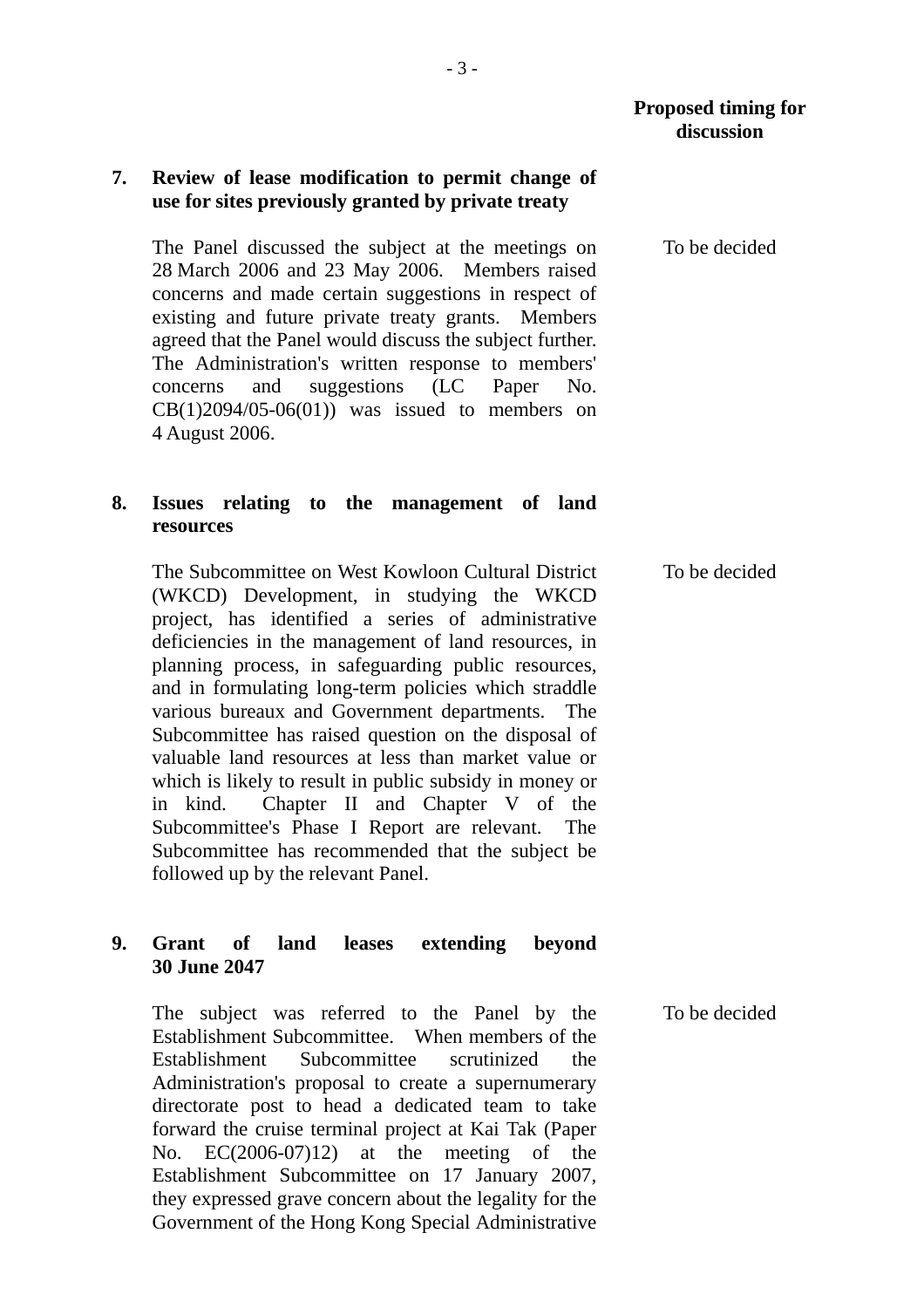To be decided

Region to grant land leases extending beyond 30 June 2047.

*Issues raised by Heung Yee Kuk (HYK) at meetings with LegCo Members and referred to the Panel for follow-up actions* 

# **10. Issues relating to the use of the Frontier Closed Area**

At the meeting with LegCo Members on 2 March 2004, HYK Councillors raised concern about the present restrictions on the use of the Frontier Closed Area (FCA). They considered that the Administration should relax the various restrictions imposed on the FCA to open up these areas for development. The issue was referred to the Panel on Security and this Panel for follow-up. HYK's views and the Administration's response were circulated to members vide LC Paper No. CB(1)1932/03-04 on 27 May 2004.

A motion on "Comprehensively developing the border area" was passed at the Council meeting on 2 November 2005.

The Administration has announced on 7 September 2006 its proposal to reduce the FCA from about 2 800 to about 800 hectares. The Administration will brief the relevant stakeholders on the results of the FCA review, seek their views on the future development of the land to be excised from the FCA, and report to the relevant Panels the results of the consultation. The Administration's information paper (LC Paper No. CB(2)3000/05-06(01)) was circulated to members on 7 September 2006.

The subject was discussed again at the meeting between LegCo Members and HYK Councillors on 31 October 2006. The relevant documents were circulated to members vide LC Paper No. CB(2)663/06-07 on 15 December 2006.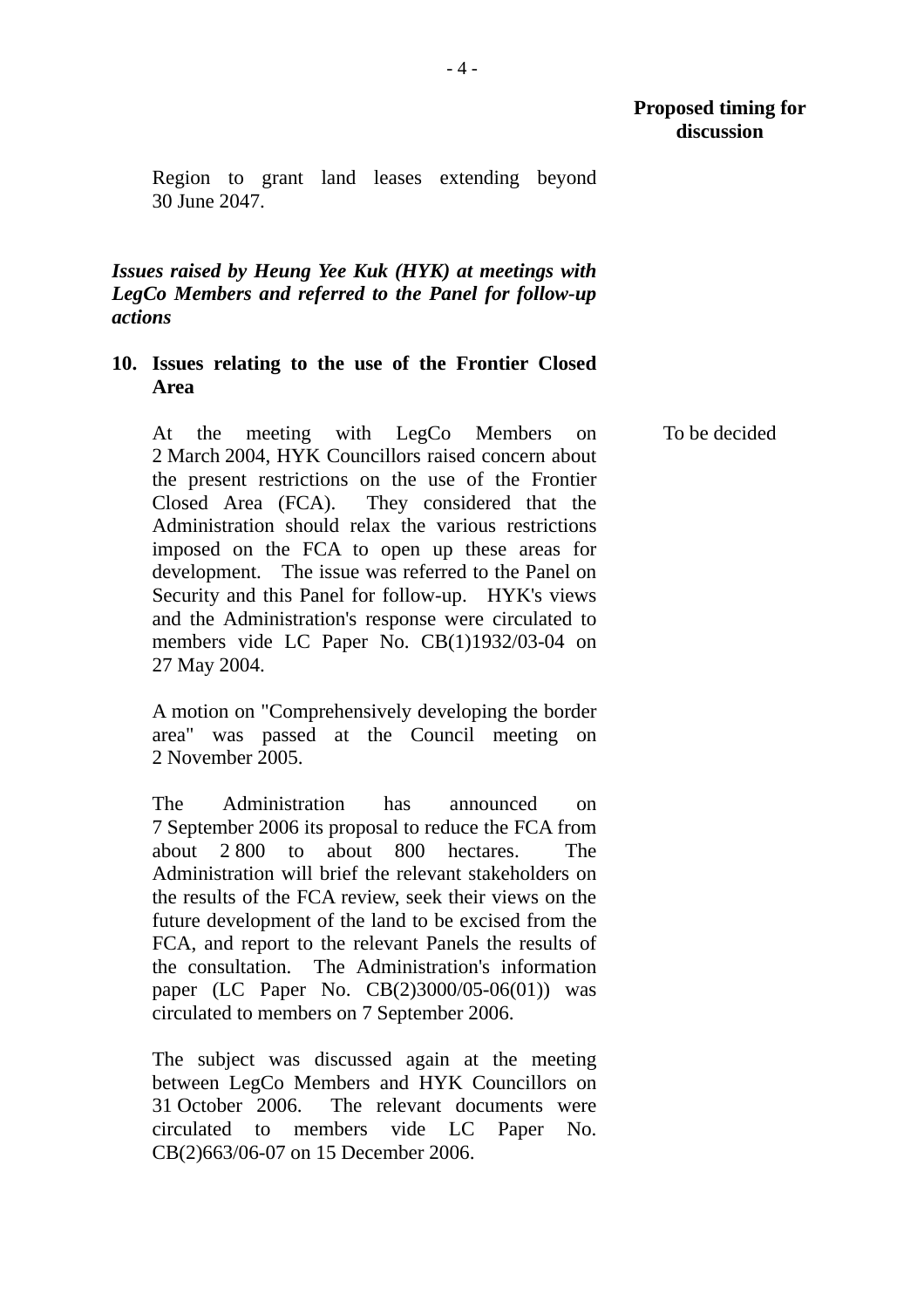To be decided

An information paper (LC Paper No. CB(2)1156/06-07(01)) on "Review of the Frontier Closed Area - Result of Public Consultation" was circulated to members of the Panel on Security and this Panel on 26 February 2007.

## **11. Mechanism to check and balance the powers of the Town Planning Board**

At the meeting with LegCo Members on 29 November 2005, HYK Councillors raised concern about the mechanism to check and balance the powers of the Town Planning Board. The relevant extract from the minutes of the meeting was circulated to members vide LC Paper No. CB(1)700/05-06 on 13 January 2006.

## **12. New nature conservation policy**

At the meeting with LegCo Members on 31 October 2006, HYK Councillors raised concern about the impact of the new nature conservation policy. The subject was referred to the Panel on Environmental Affairs and this Panel for follow-up. The relevant documents and extract from the minutes of the meeting were circulated to members vide LC Paper No. CB(1)577/06-07 on 22 December 2006. To be decided

## **13. Rural development strategy**

At the meeting with LegCo Members on 31 October 2006, HYK Councillors raised concern about the rural development strategy. The relevant documents and extract from the minutes of the meeting were circulated to members vide LC Paper No. CB(1)576/06-07 on 22 December 2006. To be decided